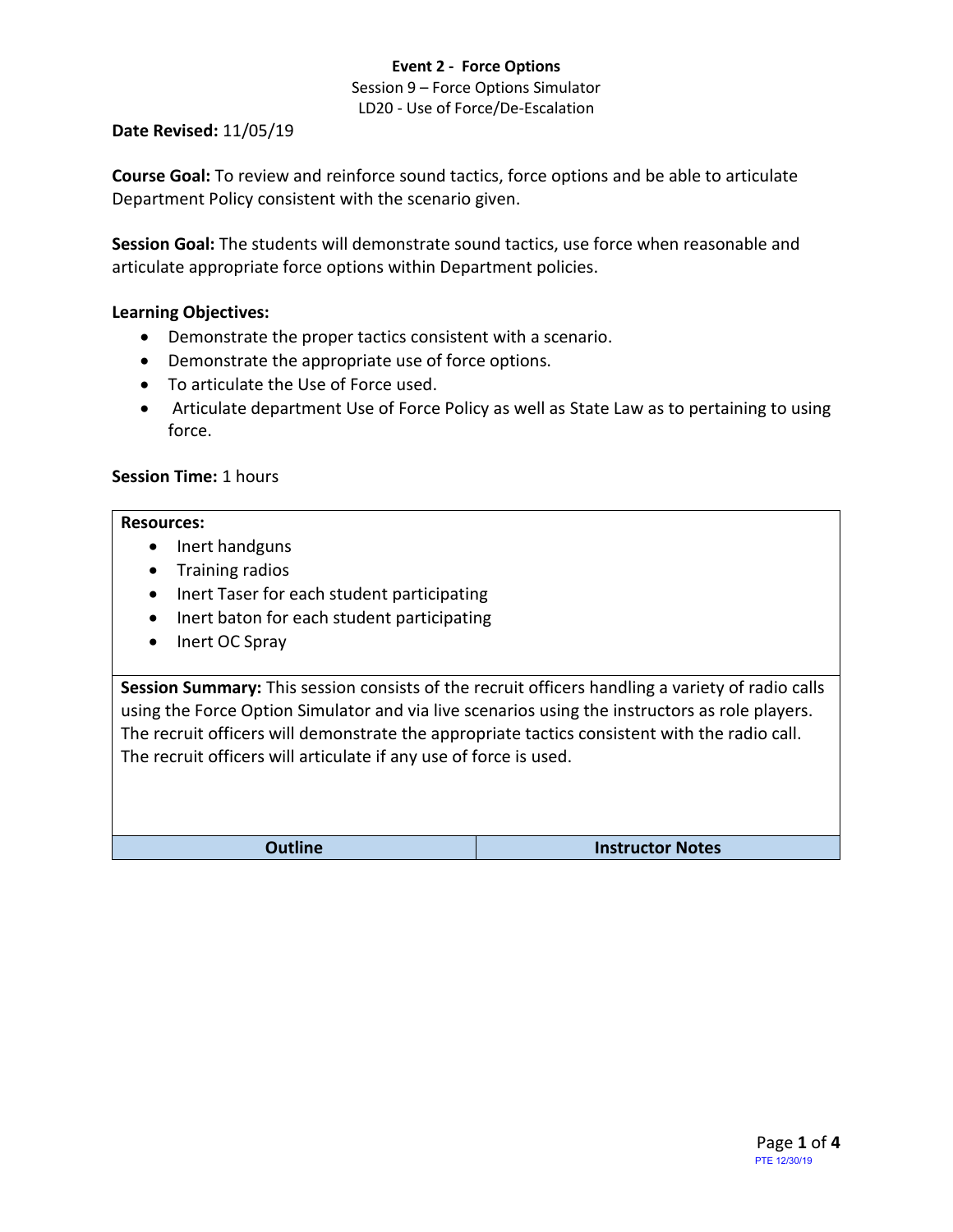# **Event 2 - Force Options**

Session 9 – Force Options Simulator

LD20 - Use of Force/De-Escalation

| I. Introduction of FOS               |                                                                                                                                                                                                                                                                                                                                                                                                       | $\checkmark$<br>Quality through continuous improvement                                                                        |
|--------------------------------------|-------------------------------------------------------------------------------------------------------------------------------------------------------------------------------------------------------------------------------------------------------------------------------------------------------------------------------------------------------------------------------------------------------|-------------------------------------------------------------------------------------------------------------------------------|
|                                      |                                                                                                                                                                                                                                                                                                                                                                                                       | $\checkmark$<br>Respect for people                                                                                            |
| A. The 4 basic firearms safety rules |                                                                                                                                                                                                                                                                                                                                                                                                       | Integrity in all we say and do<br>✓                                                                                           |
| apply at all times.                  |                                                                                                                                                                                                                                                                                                                                                                                                       | Reverence for the law<br>✓                                                                                                    |
| $[1]$                                | 1. All guns are always loaded.                                                                                                                                                                                                                                                                                                                                                                        | [1] Ask- What are the 4 basic firearms safety<br>rules?                                                                       |
| 2.                                   | Never allow your muzzle to                                                                                                                                                                                                                                                                                                                                                                            |                                                                                                                               |
|                                      | cover anything you are not                                                                                                                                                                                                                                                                                                                                                                            |                                                                                                                               |
|                                      | willing to shoot.                                                                                                                                                                                                                                                                                                                                                                                     |                                                                                                                               |
|                                      | 3. Keep your finger off the                                                                                                                                                                                                                                                                                                                                                                           |                                                                                                                               |
|                                      | trigger until your sights are                                                                                                                                                                                                                                                                                                                                                                         |                                                                                                                               |
|                                      | aligned on the target and you                                                                                                                                                                                                                                                                                                                                                                         |                                                                                                                               |
|                                      | intend to shoot.                                                                                                                                                                                                                                                                                                                                                                                      |                                                                                                                               |
|                                      | 4. Be sure of your target.                                                                                                                                                                                                                                                                                                                                                                            |                                                                                                                               |
| B. Use of the FOS weapon.            |                                                                                                                                                                                                                                                                                                                                                                                                       |                                                                                                                               |
|                                      | 1. Explain FOS weapons,<br>including operating functions<br>and officers' responsibility<br>while handling the weapon.<br>The weapon has no recoil<br>a. Weapon to be<br>treated the same as<br>real firearm<br>b. If any malfunction<br>occurs fix it or<br>attempt to fix the<br>problem<br>Holstering and un-<br>c.<br>holstering of the<br>weapon needs to fit<br>within department<br>policy [2] | [2] Ask- What is LAPD's Drawing and Exhibiting<br>Policy?<br>(Review department policy)<br>[3] Ask- Who do we verbalize with? |
| 2.                                   | Malfunctions of the weapon<br>may occur. Recruit officers<br>shall properly fix the<br>malfunction and return to<br>the scenario.                                                                                                                                                                                                                                                                     | Why is it important to verbalize?                                                                                             |
| Verbalization<br>$C_{1}$             |                                                                                                                                                                                                                                                                                                                                                                                                       |                                                                                                                               |
| 1.                                   | Recruit officers shall<br>verbalize to the screen with                                                                                                                                                                                                                                                                                                                                                |                                                                                                                               |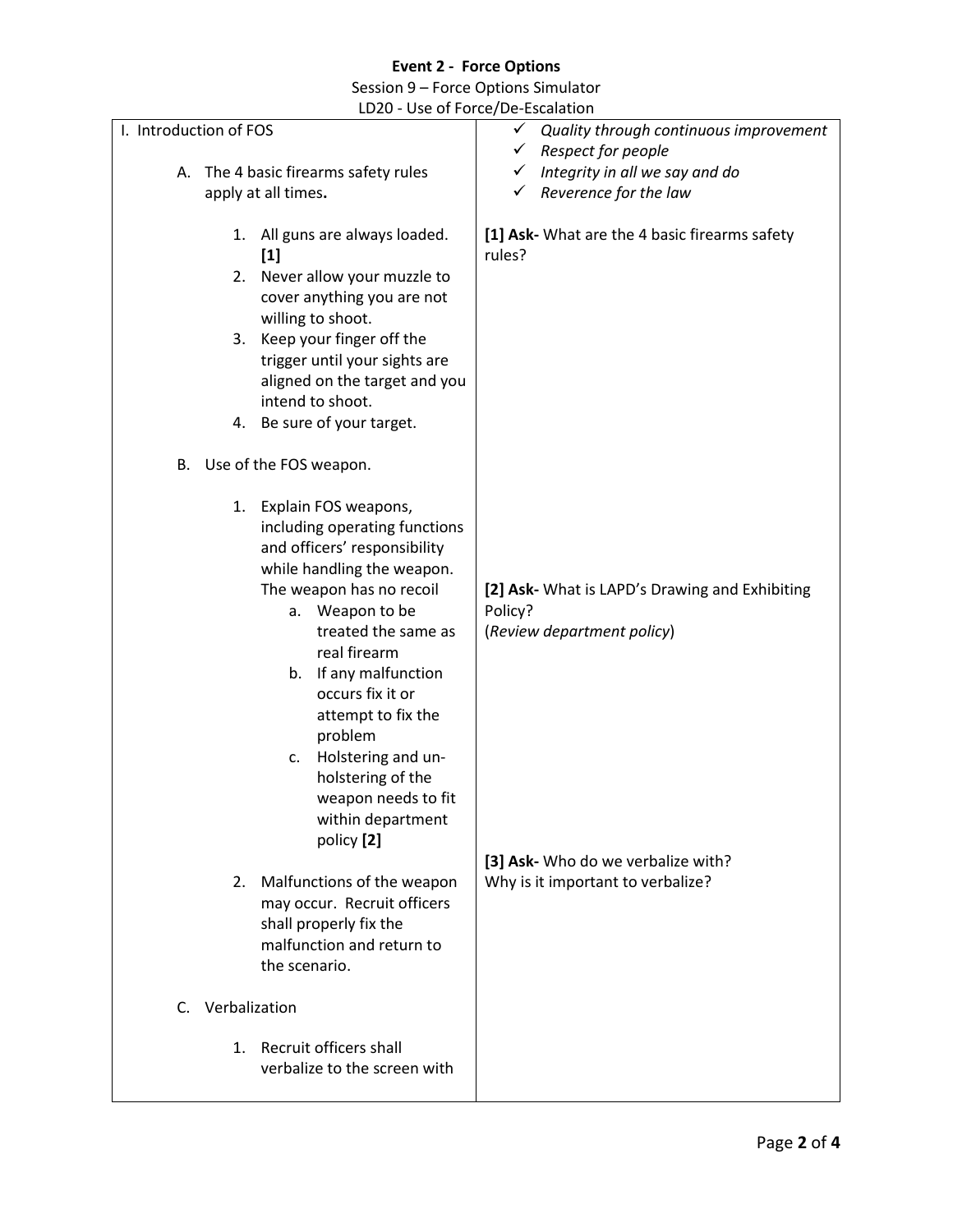# **Event 2 - Force Options**

Session 9 – Force Options Simulator

LD20 - Use of Force/De-Escalation

|                                    | $\frac{1}{2}$                                    |
|------------------------------------|--------------------------------------------------|
| the appropriate commands           |                                                  |
| or request.                        |                                                  |
| 2. Recruit officers shall talk to  |                                                  |
| both the suspect and /or           |                                                  |
|                                    |                                                  |
| partner officer. [3]               |                                                  |
| 3. Recruit officers shall not rely |                                                  |
| on verbal commands given           |                                                  |
| by officers in the scenario.       |                                                  |
| It is important to<br>а.           | Review the difference between cover and          |
| hear what the                      | concealment                                      |
| student verbalizes                 |                                                  |
|                                    |                                                  |
| during the scenario,               |                                                  |
| this shall enable the              | Remind students the importance using cover       |
| instructor to                      |                                                  |
| understand what the                |                                                  |
| student was thinking               |                                                  |
| during the scenario                |                                                  |
| b. Even if the officer on          |                                                  |
| the screen is giving               |                                                  |
| commands, the                      |                                                  |
|                                    |                                                  |
| student shall                      |                                                  |
| disregard the                      |                                                  |
| verbalization given                |                                                  |
| by the officer toward              |                                                  |
| the suspect and                    |                                                  |
| verbalize their own                |                                                  |
| instructions or                    |                                                  |
|                                    |                                                  |
| commands                           | Review Use of Force Policy/ Use of Deadly Force  |
|                                    | Policy                                           |
| D. Use of Appropriate Cover        |                                                  |
|                                    |                                                  |
| Explain "Cover". Proper<br>1.      |                                                  |
| cover, what it is and how to       | <b>Reinforce the Basic Firearms Safety Rules</b> |
| properly utilize it.               | All guns are always loaded                       |
| Proper cover shall be<br>а.        |                                                  |
| demonstrated to the                | Never allow the muzzle to cover anything         |
|                                    | you are not willing to shoot                     |
| student. Instructor                | Keep your finger off the trigger until your      |
| shall show how                     | sights are aligned on the target and you         |
| "hugging" or                       | intend to shoot                                  |
| "crowding" cover is                | Be sure of your target                           |
| bad. Instructor shall              |                                                  |
| show students how                  |                                                  |
| giving room between                |                                                  |
|                                    |                                                  |
| yourself and the                   |                                                  |
| cover will allow you               |                                                  |
| to work better and                 |                                                  |
| less restricted while              |                                                  |